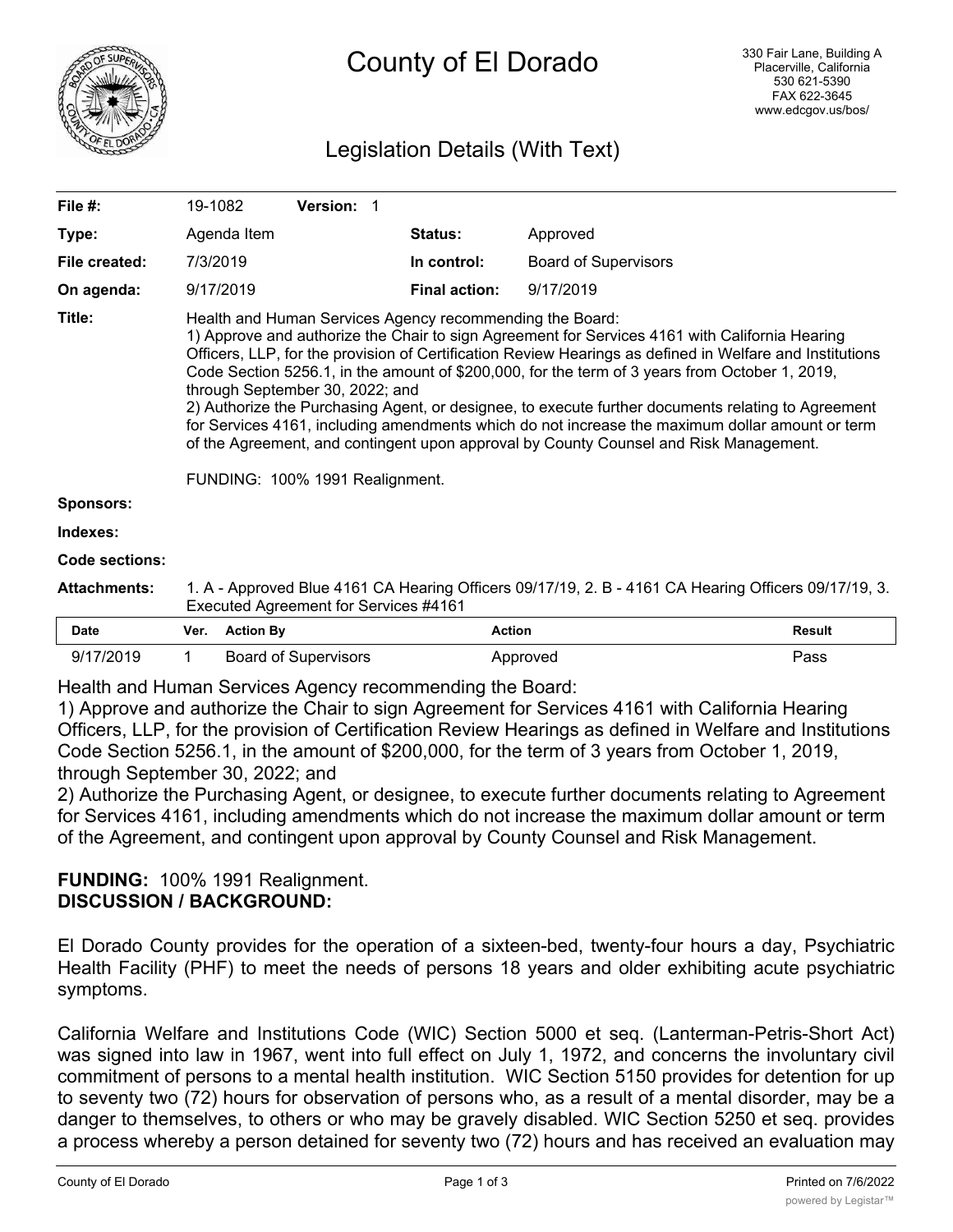be certified for not more than fourteen (14) days of intensive treatment related to the mental health disorder or impairment by chronic alcoholism under certain conditions; and WIC Section 5270.15 et seq. provides that upon the completion of a 14-day period of intensive treatment pursuant to Section 5250, the person may be certified for an additional period of not more than 30 days of intensive treatment under specific conditions. When a person is certified for intensive treatment pursuant to WIC Sections 5250 or Section 5270.15, WIC Section 5256 requires a certification review hearing be held within four days of the date on which the person is certified for intensive treatment. WIC Section 5256.1 requires that said certification review hearing be conducted by a court-appointed commissioner, a referee, or a certification review hearing officer (CRHO) and sets forth specific qualifications of said CRHO.

The County previously contracted with the University of the Pacific (#2600 152-S1811) to provide certification review hearing services on behalf of the County Health and Human Services Agency (HHSA) pursuant to WIC Section 5256 starting September 26, 2017, until it was terminated by the University on September 28, 2018. A new agreement was then obtained with California Hearing Officers beginning September 29, 2018. As they were a newly formed company, the contract term was only for one year. Services have been satisfactory and Contractor meets the requirements of WIC Section 5256.1 to perform the certification review hearing services required; renewal of a three year agreement is recommended.

In accordance with Board of Supervisors Policy C-17, Section 7.11, the contractor selections process for service contracts in excess of \$100,000 must include a review of the scope of services ad contractor's professional qualification by a group of individuals (including at least one representative from outside the department requesting the services) qualified to judge the contractor's ability to perform the services. HHSA has documentation on file that such a review was performed for Agreement #4161 with California Hearing Officer, LLP.

#### **ALTERNATIVES:**

No viable alternative recommendations are available.

#### **PRIOR BOARD ACTION:**

N/A

#### **OTHER DEPARTMENT / AGENCY INVOLVEMENT:**

County Counsel, Public Defender, & Mental Health Director must unanimously approve each Certification Review Hearing Officer (CRHO) listed on Exhibit A.

#### **CAO RECOMMENDATION:**

It is recommended that the Board approve this item.

#### **FINANCIAL IMPACT:**

This Agreement for Services is a renewal of a prior year agreement and continues to be funded with 1991 Realignment funding. Sufficient appropriations were included in the FY 2019-20 budget, and will be included each year of the active agreement.

#### **CLERK OF THE BOARD FOLLOW UP ACTIONS**

1) Obtain signature of Chair on two (2) original Agreements for Services #4161.

2) Forward one (1) fully executed document to HHSA-Contracts Unit, 3057 Briw Road, Placerville for further processing.